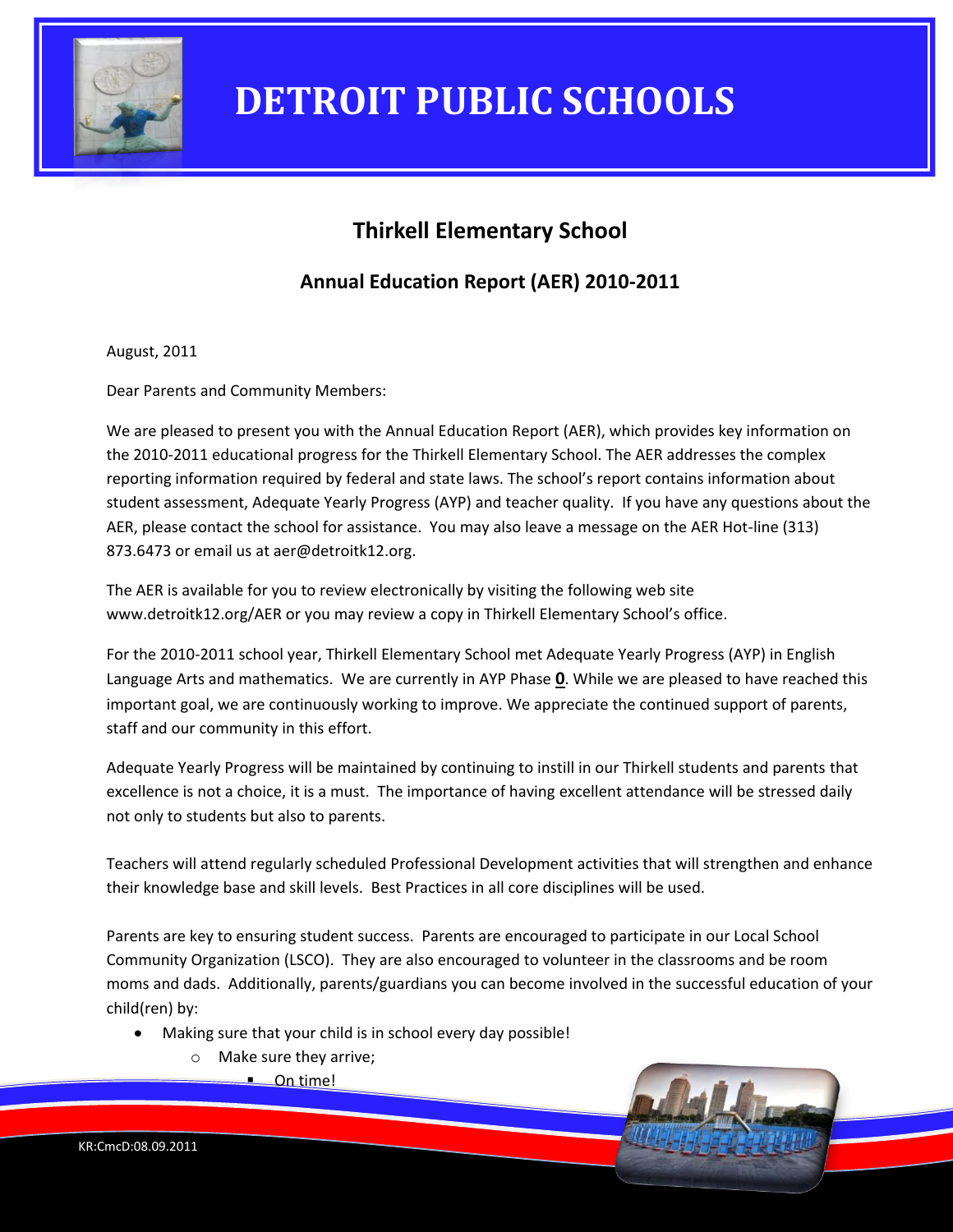

- On Task!
- Ready to learn!
- Establish a daily family routine with scheduled homework time.
	- $\circ$  Designate a time and place for your child to do homework. Make sure all assignments are completed and promptly returned when due.
	- o Be aware of tests and project schedules
- Use TV wisely
	- o Academic Achievement drops for children who watch more than 10 hours a week.
	- o Limit the amount of time spent watching TV
	- o Select educational programs
	- $\circ$  Watch and discuss shows with your child(ren). This will help children understand how stories are structured.
- Make sure your child has access to a computer and the Internet
- Partner with your child's teacher, stay informed about your child(ren)'s progress at school.
- Participate on local school committees
- Become a member of the Local School Community Organization (LSCO)
- Volunteer in and around school

State law requires that we also report additional information.

#### **Process for assigning pupils to the school**

During the 2009-2010 school year, students were required to live within the boundary of the school to which they were assigned.

During the 2010-2011 school year Open Enrollment Detroit Public Schools implemented the "Open Enrollment Initiative. This initiative allows students to elect to attend any Detroit Public School without being required to live within the boundary for that school. The "Open Enrollment Initiative" does not apply to the Examination High Schools, or Application Schools. Parents may enroll their child(ren) in the school of their interest as long as the school has not reached capacity for their particular grade. Enrollment preference is given to students who live within the boundary of a school. It should also be noted that transportation will not be provided for students who select a school outside of the boundary of their home school. Open Enrollment Initiative resources can be found on our web-site at: http://detroitk12.org/resources/prospective\_students/

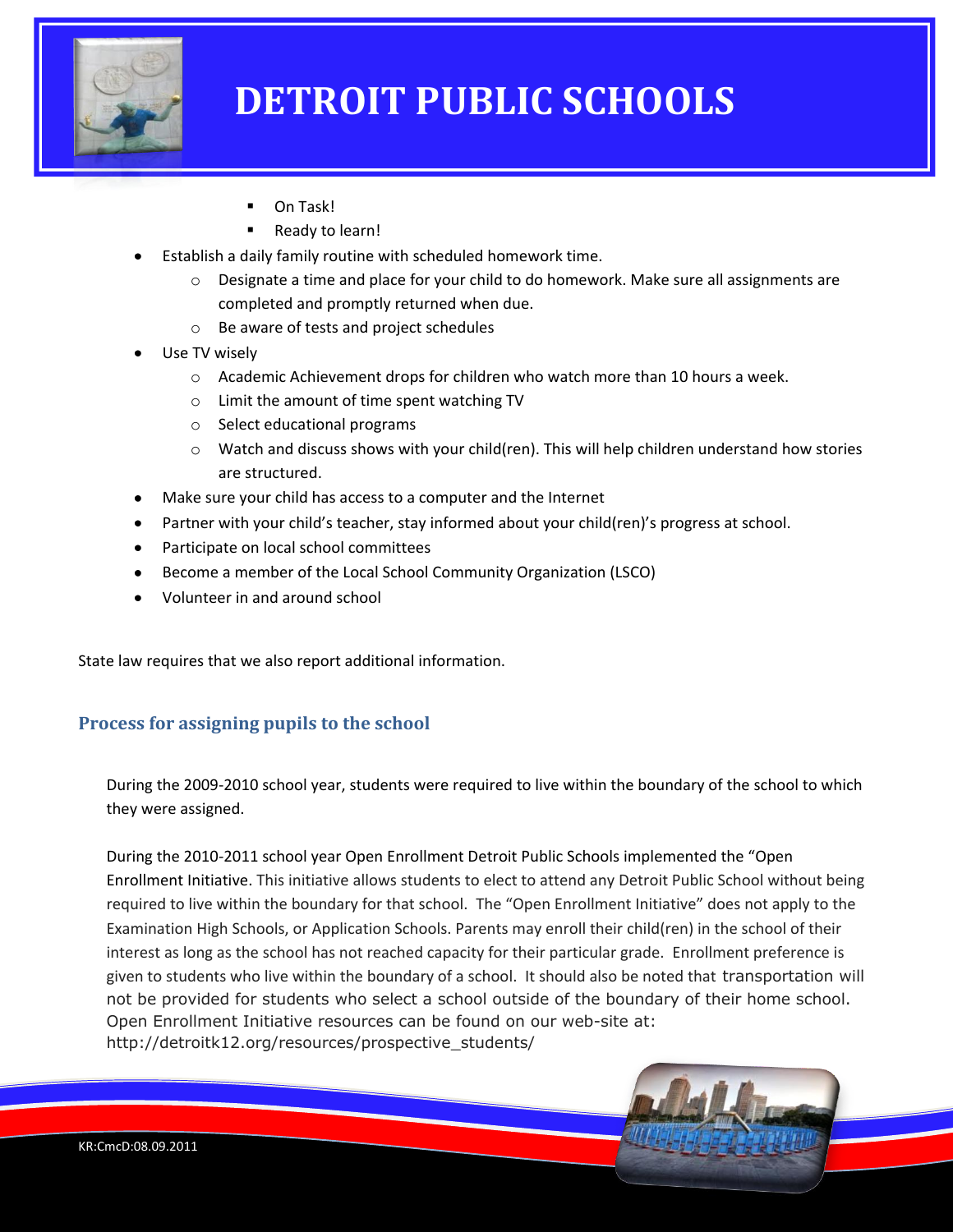

#### **School Improvement Status**

| Year      | School Improvement Status    |
|-----------|------------------------------|
| 2010-2011 | $N/A$ - AYP Met              |
| 2009-2010 | AYP Met - School Improvement |

#### **Detroit Public Schools' Core Curriculum:**

Consistent with the District academic plan, **Excellent Schools for Every Child,** there are aggressive plans to accelerate the rate of student achievement and to ensure that students graduate with the academic and social skills necessary for success in college and the workplace.

#### **Specific curriculum actions include:**

\*alignment of the curriculum, lessons planning and pacing calendars to national and state standards

\*ensuring that material and texts and supplemental resources and used in the classroom are directly linked to and with the grade expectations

\*defined grade level expectations to create alignment throughout the school

\* Administration and review of quarterly benchmark assessments for students in grades 3-12

\*use pre-intervention tools such as the Dynamic Indicator of Basic Early Literacy Skills (DIBLES) to access language fluency for students on grades Prek-2 to ensure literacy foundation for reading success

\*use of the data (both formal and informal) to inform teaching strategies and professional development needs for staff, including but not limited to, teachers and administrators

\*focused professional development on the use of appropriate curriculum and teaching strategies, monitoring results and developing the interventions for re-teaching, as necessary

\*use technology (Learning Village/an on-line instructional management system) as a tool to manage instruction and teacher practice

#### **Access to the Core Curriculum**

The instructional strategies and grade level expectations are aligned to the state standards and the NAEP. This represents the core curriculum which is supported by the texts, materials, computer soft ware and other school level resources used daily in the classrooms. All of the professional development activities are aligned to the core curriculum.

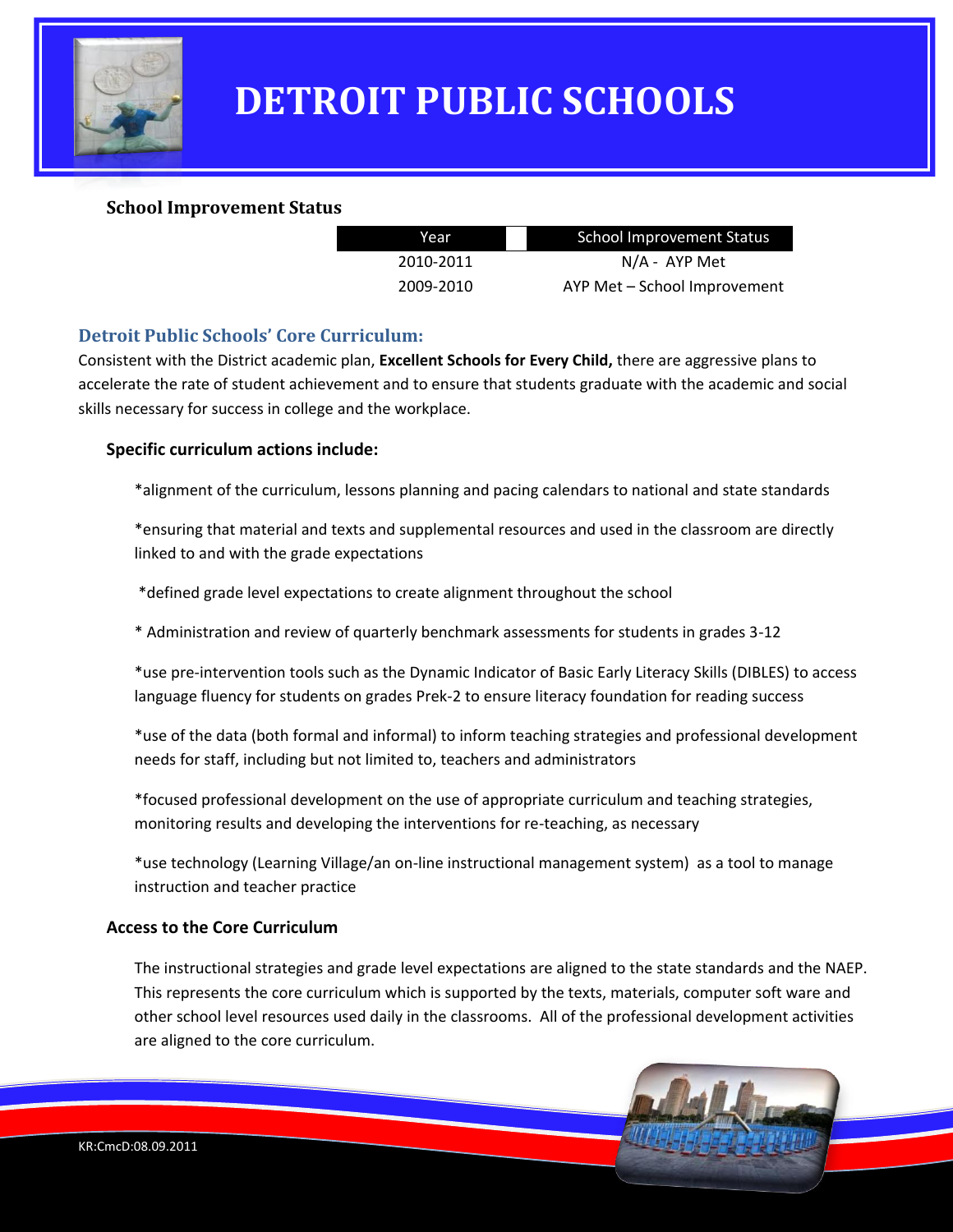

The implementation is a process delineated in the District Plan **Excellent Schools for Every Child**. This plan serves as the framework for each school's academic achievement plan. The frequent monitoring of the implementation of these plans is conducted by the school diagnostic visits, review of the benchmark assessments, use of the teacher evaluation tool and adherence to the pacing calendar.

The variances from the state plan can be found in the grade level expectations which are also aligned to the higher standards of NAEP.

A Summer Parent University is offered with classes to increase parenting skills, early childhood literacy, adult literacy and GED. During the school year, the Regional Parent Resource Center are a vehicle for parents and other community member to participate in regular and on-going informational and participatory sessions focused on curriculum and instruction. Learning Village (an on line instructional management system)

Web updates and semi-annual progress reports are also a means to disseminate information to parents and community.

Detroit Public Schools Core Curriculum is currently under revision. Pacing Charts and Curriculum guided will be posted to the Academic Affairs page of our web-site in the near future.

#### **Parent Engagement**

\*Use the technology portal for parents to view daily lessons and to communication with teachers.

\*implement and follow through with the parent contracts.

\*increase the Volunteer Reading Corps from approximately 5000 volunteers this year to 10,000 for next school year.

\*use the Parent Resource Center to engage parents in innovative workshops and session that are practical and will result in parent support to students at home.

#### **Student Achievement Results**

Aggregate Student Achievement Results and Detroit Public Schools Quarterly Benchmark Assessment in Reading and Mathematics for Thirkell Elementary School can be found on the Detroit Public Schools' web-page at the Research, Evaluation and Assessment site at [http://detroitk12.org/data/rea/.](http://detroitk12.org/data/rea/) The following reports are available:

- District Profile Report
- Combined School Profile Reports